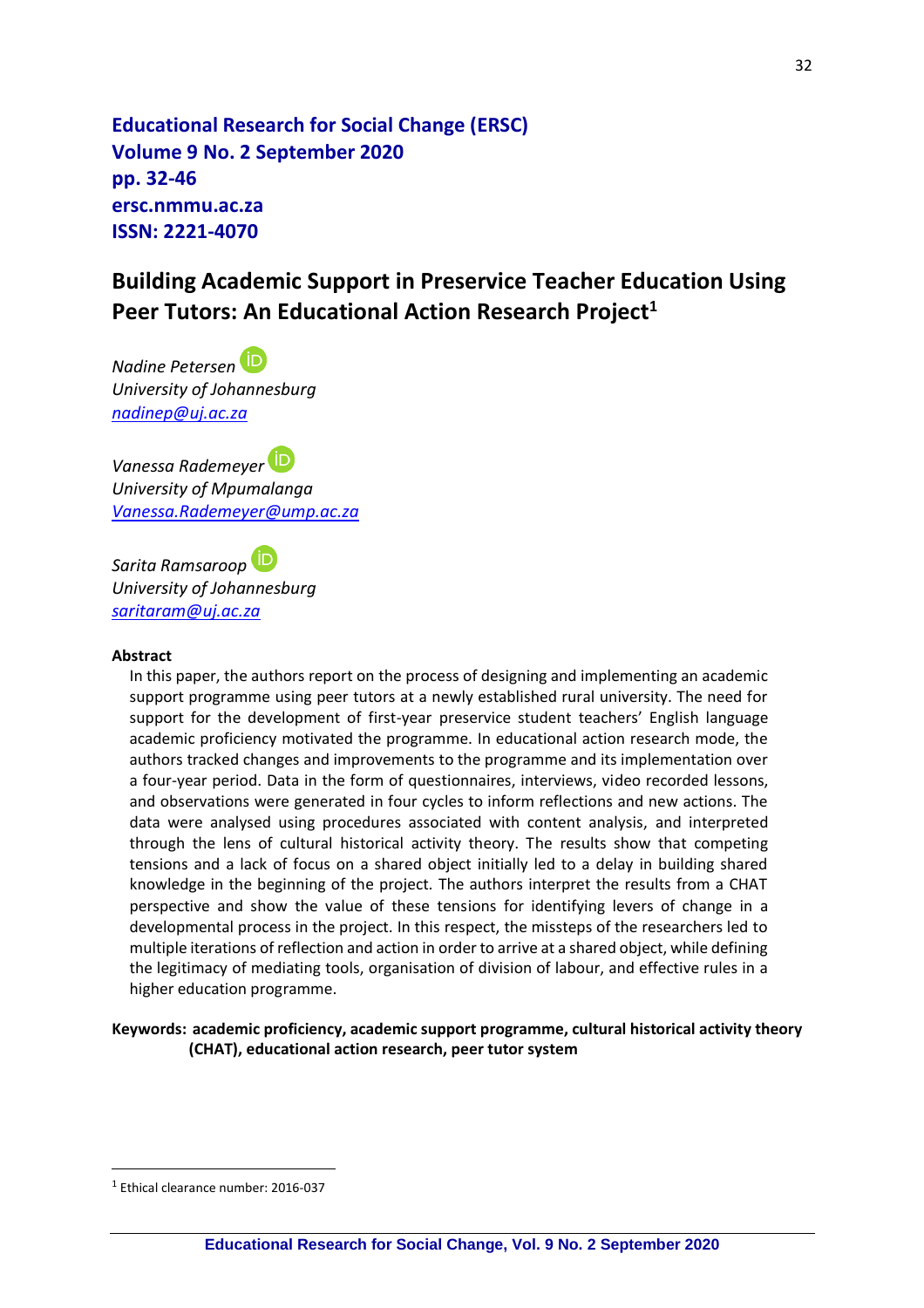Copyright: © 2020 Petersen, Rademeyer & Ramsaroop

This is an open access article distributed under the terms of the Creative Commons Attribution Non-Commercial License, which permits unrestricted non-commercial use, distribution, and reproduction in any medium, provided the original author and source are credited.

**Please reference as:** Petersen, N., Rademeyer, V. & Ramsaroop, S. (2020). Building Academic Support in Preservice Teacher Education Using Peer Tutors: An Educational Action Research Project. *Educational Research for Social Change*, 9(2), 32-46. [http://](http://dx.doi.org/10.17159/2221-4070/2020/v9i2a3) [dx.doi.org/10.17159](http://dx.doi.org/10.17159/2221-4070/2020/v9i2a3)/2221-4070/2020/v9i2a3

## **Introduction**

This paper reports on the process of implementing an educational action research (EAR; Altricher et al., 2000; Noffke & Somekh, 2009; Zuber-Skerritt, 2015) project focused on the establishment of an English academic support programme for preservice primary school teachers using peer tutors at a newly established rural university. The choice of focus emanated firstly from a recognition that many of the incoming students were entering university with English as a second or third language and were struggling with university-level studies conducted in English. We were acutely aware of the research that showed the struggles of second- or third-language speakers in making sense of their academic content (Nel, 2011; Nel et al., 2012). We also took cognisance of the general low level of academic language proficiency of first-year students (Elder & Paul, 2004; Grosser & Nel, 2013; Higher Education South Africa, 2009; Makura et al., 2011; Schoer et al., 2015), and how this impacts the development of graduate outcomes. Poor academic literacy is also associated with a high dropout rate (Cloete, 2016; van Wyk, 2014) or extended time to completion. Secondly, for student teachers, the consequences of not being able to master subject content knowledge (see Petersen, 2014) and not learning to teach in English competently (Petersen, 2014; Seligmann, 2008) are disastrous for improving educational outcomes in a country that already struggles (Hoadley, 2012).

The main claim of this paper is that a newly developed English academic support programme for preservice teachers needed to be implemented and assessed systematically, taking cognisance of what worked and what did not. Secondly, we were of the view that any programme that aims to develop skills like academic argumentation and the analysis and evaluation of a variety of texts would require disciplinary experts to work collaboratively to agree on, and foster such skills in different content subjects. In this project, the authors were interested in investigating the process of working with a student and staff community to design and implement an academic support programme for the improvement of students' English proficiency, taking heed of areas of challenge and tension to improve on the programme.

## **Review of the Literature**

In South Africa, it is widely recognised that higher education students need proficiency in the language of instruction in order to progress academically (Pienaar, 2001; van Dyk, 2005). In most institutions, the language of instruction is English. Adequate academic proficiency provides "the link between students' entry into disciplinary communities and their acquisition of the formal conventions associated with the academy" (Leibowitz et al., 1997, p. 5) as well as other skills required for success in higher education (Kane, 2008; Nel & Nel, 2008). These include the ability to be able to communicate argumentatively (Grosser & Nel, 2013), to draw conclusions, and to critically evaluate opinions or other points of view (Halpern, 2007).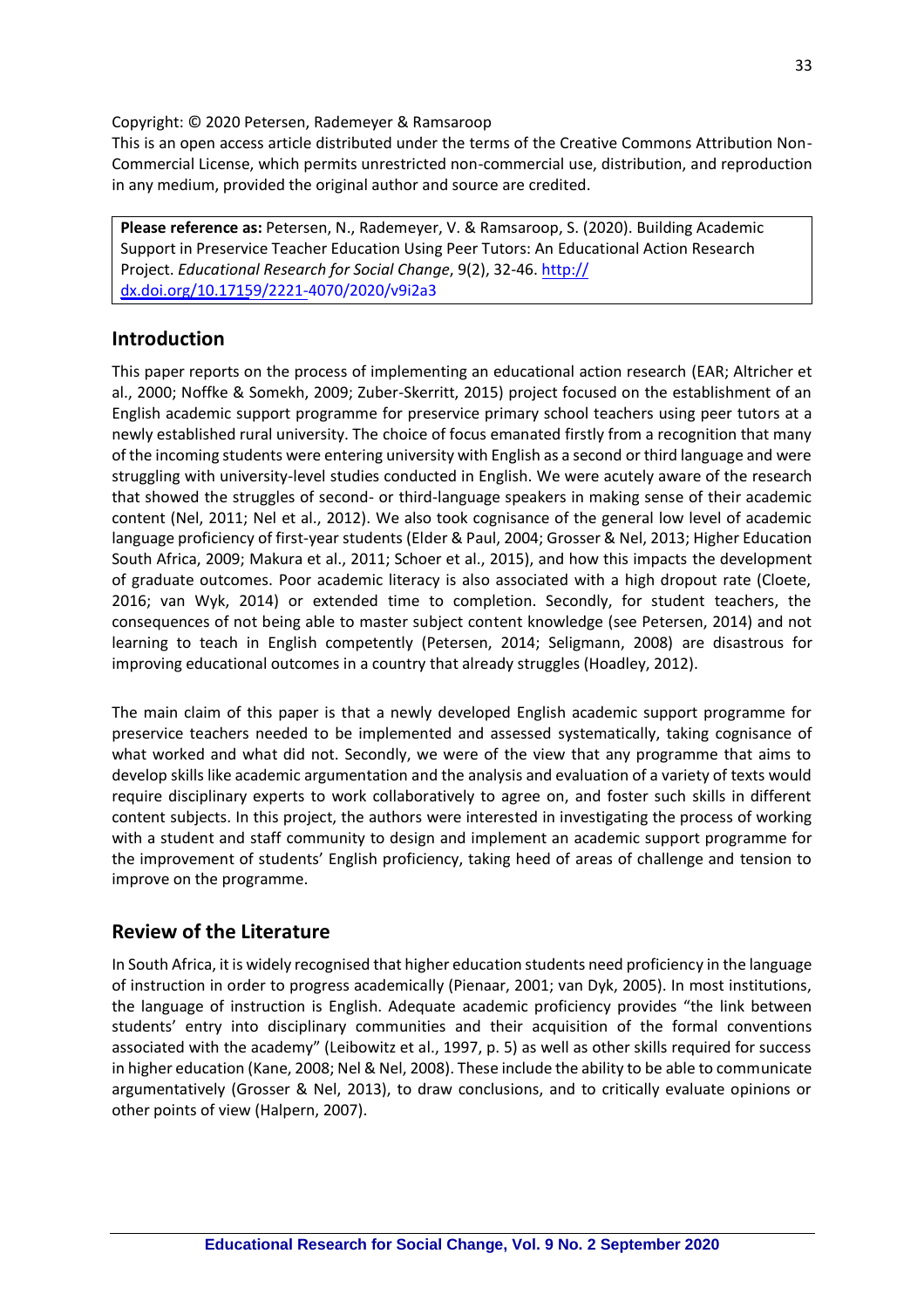One of the biggest problems for higher education institutions, however, is that the South African high school system does not prepare all students equally well for tertiary studies. Taylor (2014, p. 17) contended that "little or no attention" is given to teaching reading in the school system, while van der Merwe (2018) showed that, in particular, the teaching of core academic language skills is neglected. Accordingly, students, particularly first-years, struggle to read and understand academic texts—and the underpreparedness of many restricts their epistemological access (Morrow, 1992). It also often results in failure or drop out with low academic language proficiency being cited as the major obstacle (Hay & Sebolai, 2007), particularly for students of colour (in South Africa, for black, Indian, and coloured students). For instance, there is a 40% rate of attrition with the 2006 cohort, of which African students had a dropout at one and a half times higher than white students (Council on Higher Education, 2013, p. 51). Numerous studies (Howie, 2007, in Grosser & Nel, 2013, p. 1) also pointed to the shortfalls in South African learners' critical thinking skills and their ability to use the language of teaching and learning. For instance, Sebolai and Dzanzi (2015) found that students who perform poorly at university usually have "low levels" of academic literacy and/or struggle with English. This is similar for international undergraduate students (Garfield & Levi, 2004, p. 1). Bettinger et al. (2013, p. 107) were of the view that such "underprepared" students face more challenges at university and therefore need help to improve their academic success. Students who are academically proficient are able to read critically, know how to analyse structures of arguments, contextualise claims, provide reasons why they agree or disagree with authors, participate in academic conversations (Schleppegrell, 2009, p. 4), process information, and are able to differentiate between important and less important information (Weideman, 2014, p. iv). Finding ways to help students to improve their language skills is both essential and necessary at university.

One solution has been to offer students ongoing, targeted language support (Bettinger et al., 2013; Briguglio & Watson, 2014). There is ample research on how higher institutions scaffold students' academic English proficiency (Huff & Sebolai, 2015) and enculturate them into the discourse of the academic community (Singh, 2017) through, for instance, language development courses (Bettinger et al., 2013, p. 103). Academic development support programmes also show promise. Studies at South African universities with disadvantaged students from resource-poor environments (Makura et al., 2011, p. 2) and who were considered under prepared (Archer, 2010; Brussow & Wilkinson, 2010), gained significantly from attending such programmes. Fouché (2015), for instance, showed that students improved in three dimensions between their pre- and post-test essays, namely, academic writing style, source material, and structure and development.

There are, however, reservations about the limits of such enrichment programmes. Fouché (2015, p. 25) found that students' editing skills did not improve. Van der Merwe (2018), comparing the acquisition of core academic language skills of a cross section of teacher education students, concluded that support in Year 1 only had limited effects. And, in an extended degree programme, McKay (2016), who used a structured academic literacy module in the first year, showed that although the most disadvantaged students did benefit from the intervention, this did not translate into academic success in the long term. In that study, almost 42% of the students were either academically excluded or switched qualifications. McKay concluded that support beyond the first year was needed.

The research also outlined the challenges with refining programmes such as these for particular student cohorts and contexts (Darwin & Barahona, 2018; Huff & Sebolai, 2015). For one, the varying writing expectations across qualifications and degree programmes are compounding factors. In a study of one programme, Scholtz (2016) argued that different lecturers had varying writing expectations that directly impacted on students' writing development. These also impacted how students articulated their knowledge through the duration of their degree, and were responsible for compromising student success over the longer term. Ultimately, academic support programmes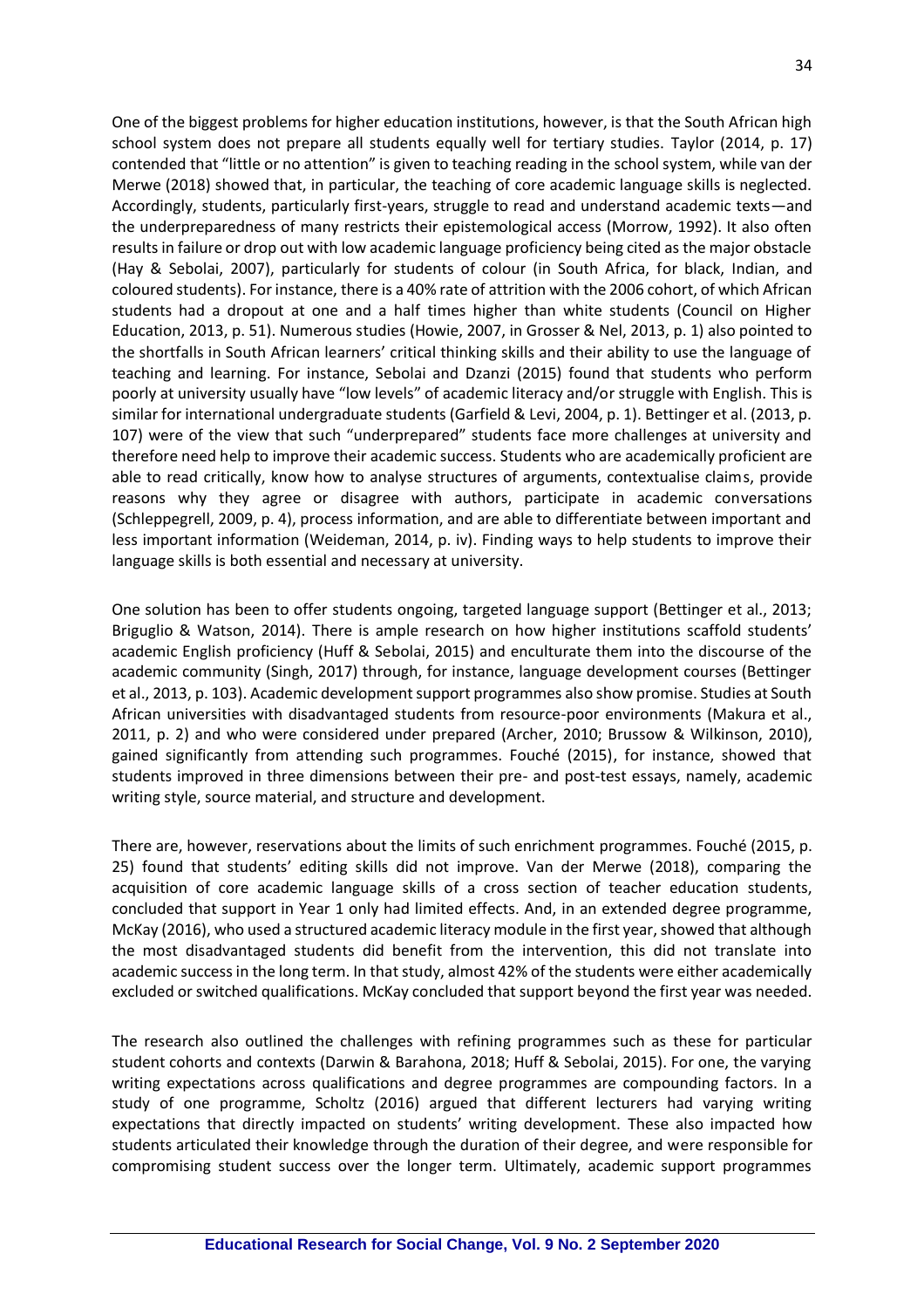require all disciplinary specialists to contribute to the development of academic literacy and the commitment to core writing practices that will promote critical thinking and challenge students to think and reason (Tessema, 2011). This is however not so easy in practice. It requires rethinking at institutional level "about how to convince subject lecturers of the expanded instructional role they need to play in students' literacy development" (Snow, 1997, p. 301; Snow, 2005; see also, Cenoz, 2015; Crandall, 2012).

## **Theoretical Framework**

The theoretical framework for this paper is cultural-historical activity theory (CHAT) derived from sociocultural theory (Vygotsky, 1978) with its focus on semiotic mediation and the development of signs and symbols. In this study, we made use of Engeström's (1987, 2001) version of CHAT as a lens to explore the process of using educational action research (EAR) to design and implement an English academic support programme using peer tutors. Engeström (2001) outlined the roles of the community, the division of labour, and the rules and conventions that impact on shared activity towards an object in an activity system. The activity system is portrayed in Figure 1. The *subject* in an activity system is the person or group whose actions are the object of study. The *object* is that which motivates the actions of the subject and upon which the action is lodged, using particular *tools/ artefacts,* and resulting in a particular *outcome.* Such tools can be physical, and they can also be symbolic. The participants in an activity system are guided by both implicit and explicit *rules* in the community of which they are a part. The *division of labour* specifies who executes particular tasks and reflects the power differentials in the *community*. An activity theory perspective draws from an understanding that learning and teaching are culturally based social efforts. There is also focus on the communicative aspects of teaching and learning, where knowledge is shared and co-constructed (Hardman, 2008). CHAT stresses that in a system, communal activity inevitably leads to conflict and tension in order to generate change (Henning & de Beer, 2011). CHAT was useful as heuristic for viewing the various activities of role players and their interactions. Here, we were able to focus our attention on the interactions between students and tutors, between tutors and their lecturers, and between the academic support coordinator and others. We were also able to identify where shared activities led to discomfort and unease and created tensions that could either stimulate or inhibit progress and change.



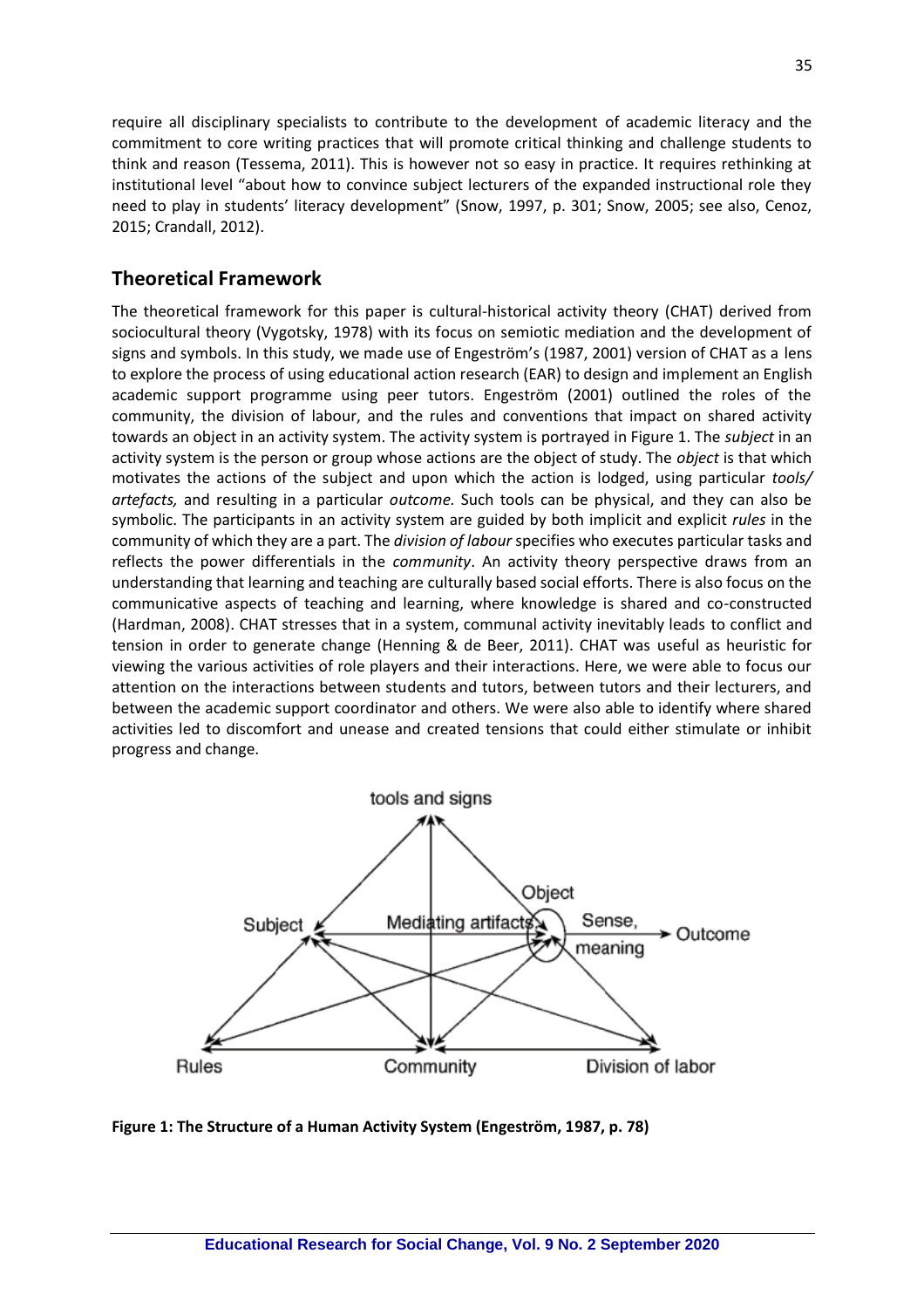# **Using Educational Action Research to Design and Implement an English Academic Support Programme**

This study intended to use collaborative methods in the design and implementation of an educational action research (EAR) project over the period 2015 to 2018. The project team, led by the first author, aimed at using methods that prefaced "collaboration," "incorporation of local knowledge," and "diversity" in an "emergent process" of "linking scientific understanding to social action" (Greenwood et al., 1993, pp. 178–180). The second author, as academic support coordinator appointed with international donor funding, was tasked with leading the conceptualisation and implementation of an academic support programme using peer tutors. As researchers, we were keen to adopt a selfreflective process of "inquiry directly linked to action, influenced by understanding of history, culture, and local context, embedded in social relationships" (Baum et al., 2006, p. 854).

We understand the purpose of action research is to enable action, reflection, and learning in successive cycles, and we aimed to do so primarily with the full participation of the people who were also the object of the action. In other words, the participants, namely, the students, tutors, and academic staff were both subject and object of action simultaneously. And, in keeping with the centrality of reflection in the various cycles, this requires reflexivity by the different partners, during which data is gathered and analysed and a new course of action is decided on. The action that results is then, in turn, subjected to further cycles of research and reflection. Educational change through participation, reflection, and action within specific contexts is the ultimate goal of this type of research (McGarvey, 2007; Prior, 2017; Fernie & Smith, in Stringer, 2008, p. 97).

In many educational settings, action research has traditionally been used to bring about change and social transformation. In professional contexts with teachers, it has enabled critical reflection on practice (Prior, 2017) and transformation of practice to incorporate new ideas of learners and teachers' assumptions about education (Cranton, 1996). It has also been used by teacher educators for self-study (Loughran & Russell, 2002), by student teachers investigating their curriculum in practice (Darling-Hammond et al., 2005), as part of lesson studies, and to build a scholarship of teaching (Cochran-Smith & Donnell, 2006). We deemed EAR to be most suitable for an inquiry that required collaboration between participants in tracking change in a higher education programme (Greenwood, et al., 1993, p. 178).

The following methods of data collection were used in different combinations in each cycle: questionnaires, observations, structured interviews, document analysis, video-recordings, and the personal research journal of the second author. Participants included up to 100 first-year students every year over a four-year period (2015–2018) who participated in the academic support programme, the peer tutors (*n* = 181) employed during this period, and academic teaching staff (*n* = 9) in the primary school teacher education programme.

Data were analysed during each cycle, using procedures associated with grounded theory content analysis (Charmaz, 2011) to identify areas requiring attention and improvement and where challenges and tensions were emerging (Engeström, 1987). Working in this cyclical manner enabled the authors to reflect on the results of the project implementation and to plan new actions in the subsequent cycles. Using a CHAT lens to examine the full set of data over a four-year period enabled the identification of overarching tensions (Willocks et al., 2018). The team submitted an application to the ethics committee at the first author's institution. Particular care was taken to promote voluntary participation and to obtain informed consent from all research participants and, keeping in mind the multi-stage nature of the project, we regularly checked with participants if they were still willing to be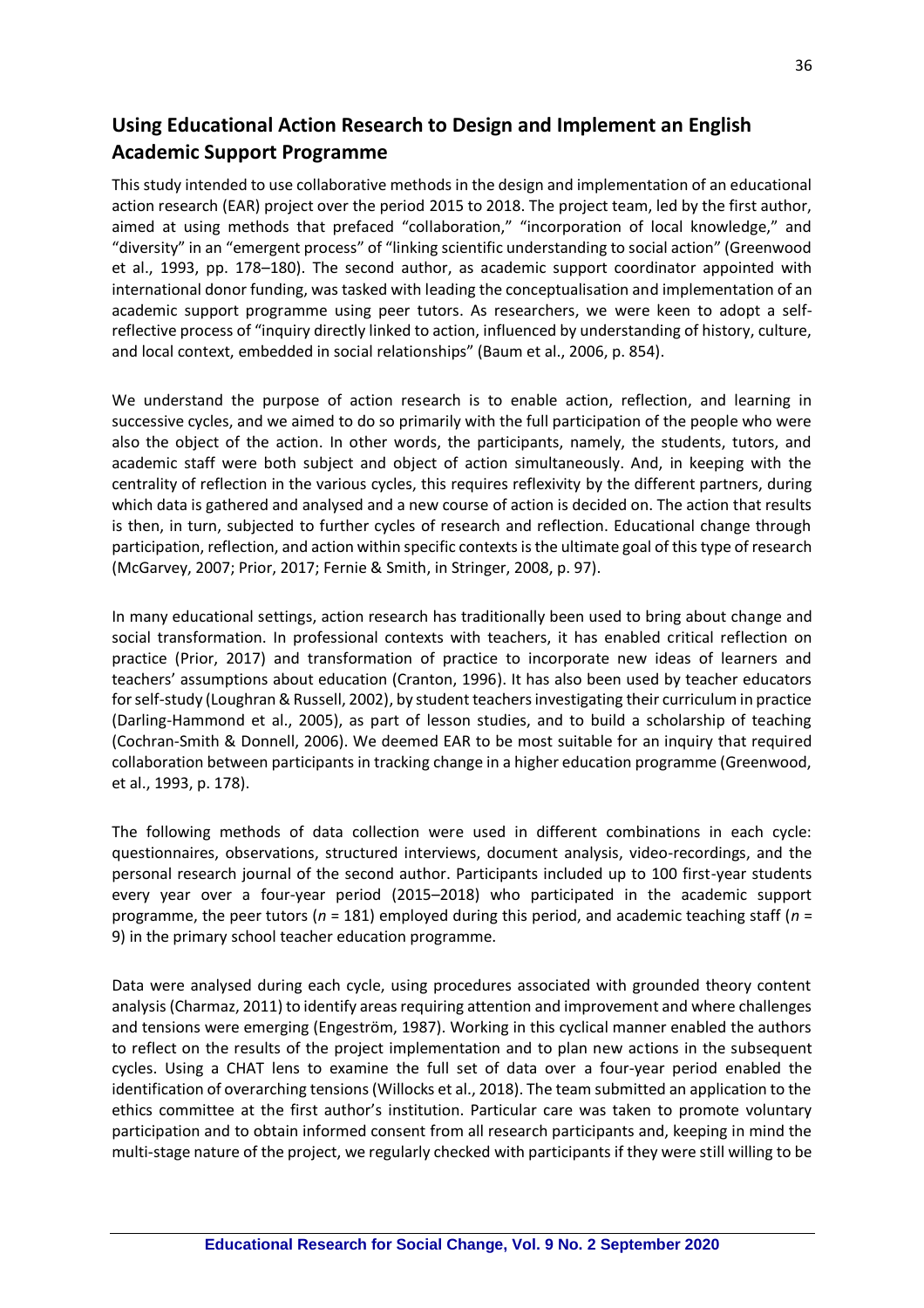involved. Part of conducting an ethical study was also assuring participants of confidentiality when reporting on the results.

#### **Cycle 1 (February 2015–October 2015): Getting Started**

In preparation for the design of the academic language programme, the second author visited a number of metropolitan universities to get first-hand experience of existing English academic support programmes and tutor systems. Together with exemplar guides (i.e., "Language for Science" and "Mastering Academic and Professional Skills") and other texts (Henning et al., 2005; Seligmann, 2013) from the first author's institution, she designed an initial language support programme for implementation at a newly established rural university. Timelines were short because the first-year academic programme had already started and it was not possible to design the course fully and consult extensively before implementation. The programme was thus designed as it was implemented (see Herr & Anderson, 2005), and focused primarily on the areas academic teaching staff identified for attention such as plagiarism, summarising, paraphrasing, referencing, and general academic writing conventions. The peer tutor programme was developed and implemented at the same time. Senior students who met particular criteria (e.g., attaining a 70% aggregate) were recruited through an open application and interview process. Once appointed, they had initial basic training that included conduct when working with student peers, and preparation for tutorials—with the expectation that academic lecturers would provide subject-specific additional training. In this cycle, data were generated that focused on the usefulness of the academic English programme and the student and tutor experiences of the programme activities.

#### *Reflections on Cycle 1, and New Action Plans*

Student feedback about the value of the support programme was positive. They reported that it assisted them with improving "fluency and comprehension," "in the construction of better sentences," and "assisted with grammar and use of verbs." However, based on student feedback and observation of tutor sessions, it was clear that some activities such as the paired reading and creative writing exercises were unsuitable. Students complained about the use of fairy tales and generic newspaper articles as the basis of exercises in tutorials. They felt that it was not aiding them in the development of the academic discourse practices of their teacher education programme. On reflection, the second author came to the realisation that while she was aiming for "the holistic development of students, it was misguided." She noted the following in her notes: "I was using my own white cultural lenses in choosing fairy tales familiar to me, without understanding that it meant very little to young, rural African students." These were then replaced with texts used in academic modules as suggested by Seligmann (2008, p. III; 1998, p. 5).

However, staff involvement in the design of the academic language programme and in the support of tutors was limited. For the former, it was restricted to indicating areas of student struggle and providing text materials from their academic courses. The enormity of the task of building and implementing both the academic English and tutor programmes at the same time were becoming too much for the second author, henceforth, practitioner researcher (PR). In discussion with the academic liaison between the university and the donor, the PR was advised to employ a tutor coordinator. Together with the other authors, the PR also began to explore strategies to drive more student autonomy and tutor accountability.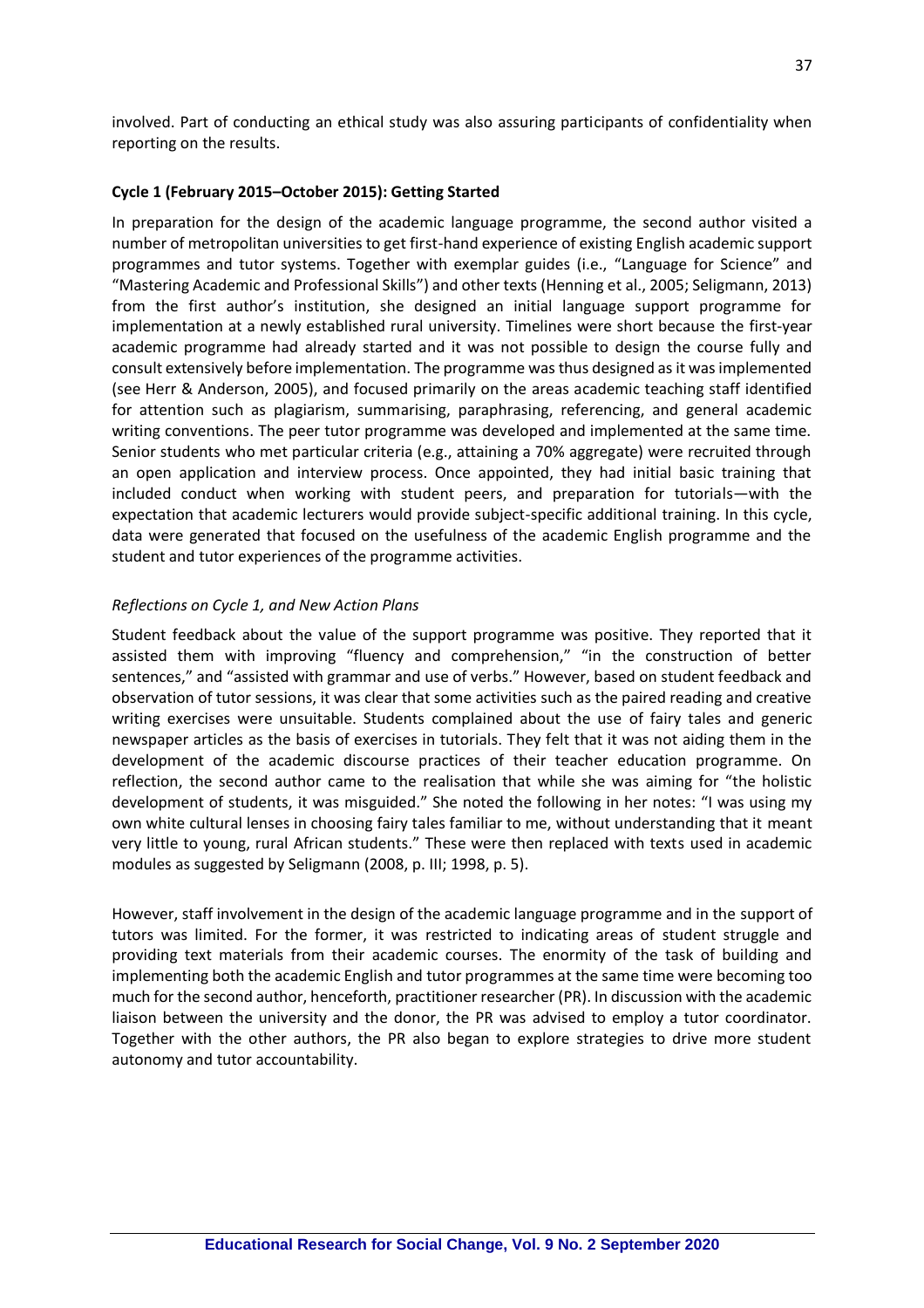### **Cycle 2 (February 2016—October 2016): Building on the Emerging Learnings**

The PR, after consulting with the other authors, designed an academic activity folder to give structure to the exercises and to enable students to self-judge progress. The folder also provided structure for the PR's presentations to students, followed by a series of themes for tutors to focus on for targeted intervention. Leading on from the success of Cycle 1, aspects such as grammar and extended vocabulary, including the identification and use of linking and signally words in argumentative writing, were strengthened. Further practical examples for students to improve on their academic writing were also included. However, more than one data source pointed to the dominance of a transmission mode of the student and tutor engagements and signalled the inadequacy of the initial tutor training. For instance, Duduzile, one of the tutors, indicated her struggles in this respect: "When you have to get people to participate that is the worst." The appointment of the tutor coordinator however brought much needed structure to the system as is evidenced in the following remarks:

*When I was doing my second year . . . many tutors never show up for our tutoring classes and what I notice that this year tutors they are dedicated and full of energy, and we can all enjoy the class.* 

*There is an improvement. Last year and previous year, some of the tutors would just come to class, lecture, then after class they promise emails, slides, maybe 2 days, 3 days, then they will send on the 4th day . . . now they send directly.*

The PR's struggles to get the academic staff involved continued, with most holding views similar to that expressed by one lecturer: "It is not my job, it is the job of Mrs X [the PR] to do this work." Her struggles were similar to those experienced by the first author. As an experienced researcher from a neighbouring university who had led the implementation of the teacher education programmes at both institutions and was expected to conduct staff development, she offered to work with the rural university on a shared research project to build capacity. Despite her overtures to the head of the academic department (HOD) to plan for staff engagement in the project, she was unsuccessful in getting the buy-in of the HOD and thus unable to work with staff. Not wanting to derail the establishment of the academic support programme or the tutor programme she stepped back and worked solely through the PR.

During this period, the first of two donor-appointed evaluations took place and the appropriate sections of the evaluator report were considered. These confirmed the value of the English academic development programme and the growing effectiveness of the peer tutor support system:

*The figures provide an illustration of the difference that mediation can make to the readability of different types of academic course materials used by second-language speakers. It is difficult to think of a better illustration of the need to continue the language programme along with the work of lecturers and peer tutors in improving the English academic proficiency of the students if they are to become independent readers. (Schollar, 2016, p. 54)* 

#### *Reflections on Cycle 2, and New Action Plans*

The need for more student-centred pedagogies in the tutor sessions and the incorporation of more subject-specific training for tutors were the catalysts for staff involvement. Two volunteered. The appointment of a tutor coordinator also enabled greater accountability, control, and coordination, with the added benefit of identifying at-risk students for lecturers. For instance, one tutor reported: "We're better prepared for tutorials and keep more accurate records of student attendance for follow-up with the lecturer." More communication with lecturers was enabled and became the start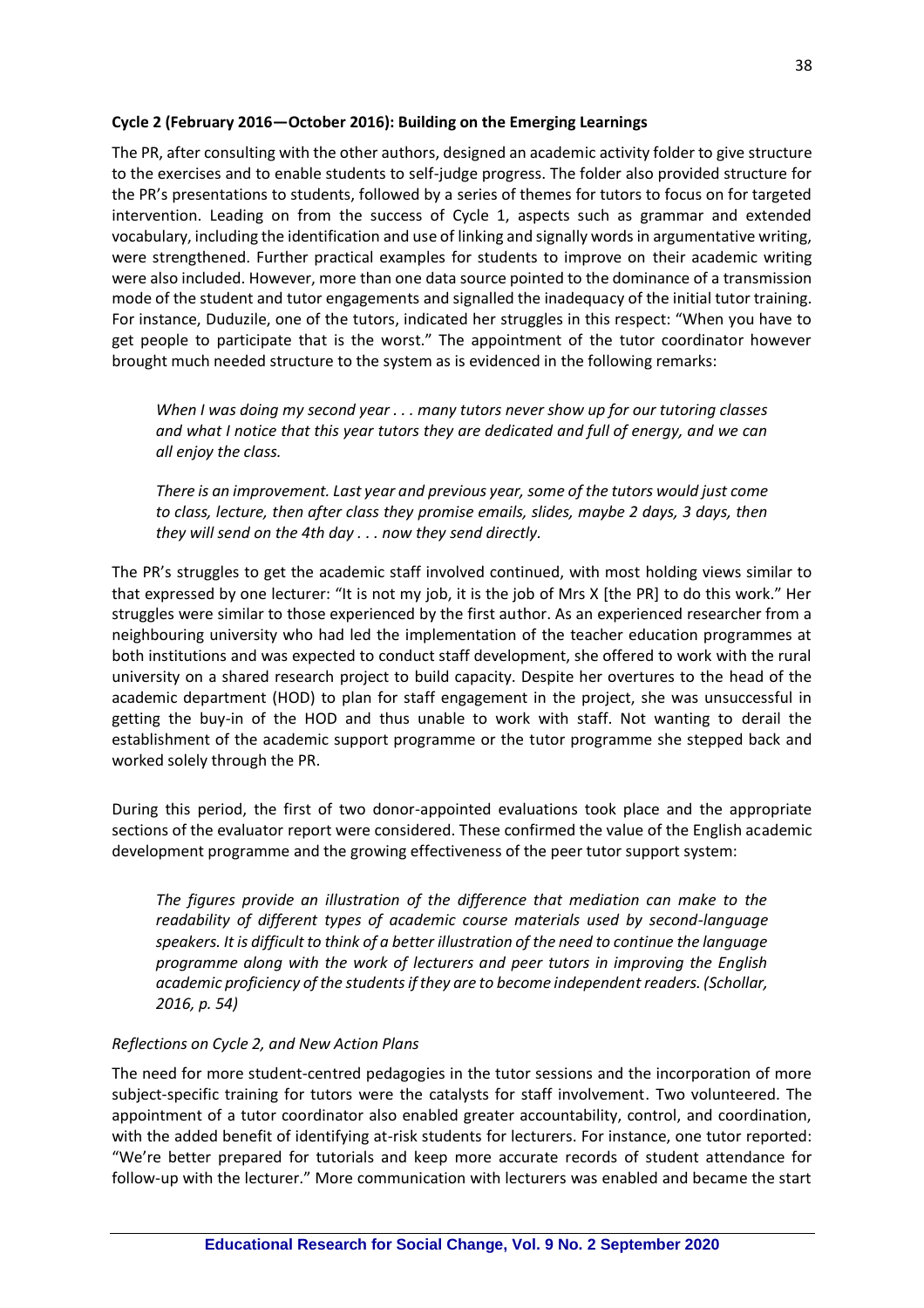of more collaboration. The PR's observation notes prompted a revision of the length of the academic articles for student activities to allow tutoring to focus on the development of targeted skills. The independent audit report served as external validation of the work and the value of the improvements in the first two years, which helped generate greater staff interest in the project.

### **Cycles 3 and 4 (February 2017—October 2018***):* **Moving Towards Programme Maturity**

In Cycles 3 and 4, activities were beginning to stabilise. The PR was also gaining confidence in running both the academic English programme and overseeing the peer tutor system. There was greater collaboration with academic staff. The majority of staff identified student exemplars of plagiarism and incoherent argumentation to drive the learning activities during tutorials. This was well received by students and the tutors. Staff also expressed their appreciation of efforts of the PR and the tutors and the value of the programmes:

### *Students are participating in the programme and I also see it in the students' results. (Dr A)*

*Without a tutor programme, lecturers would have to try and solve challenges that they do not always have enough time for. (Dr E)*

The value of the tutor programme was also evident in the report from the independent evaluator: "The academic staff is supportive of the researcher who evidently and visibly has a positive relationship with her tutors and students."

As the peer tutor system began maturing, tutors started designing their own PowerPoint slides under the supervision of the tutor coordinator and the PR. Student developmental needs obtained through surveys were beginning to drive activities and included reading strategies, dealing with examination and motivational stress, and constructing an examination study timetable. These were integrated with the focus of the academic English programme and not only increased students' attendance but also their involvement and attention to developing other skills. The tutor programme itself was also generating much interest with more students expressing the desire to become tutors.

### *Reflections on Cycles 3 and 4, and New Action Plans*

The growing confidence of the PR and the maturation of the English language support activities had a positive effect on the programme and staff's acceptance of its importance. The stabilisation of the tutor programme under the direction of a tutor coordinator freed-up the PR to focus on bedding down the activities that were working well and concentrating on elements still requiring attention. The main issue was the involvement of staff. By this point, many had made significant progress with their own academic studies. The involvement of two senior academics was useful in convincing other academic staff of the value of the tutor programme. In particular, the assistance of tutors in working with at-risk students and helping to consolidate learnings from lectures seemed to ameliorate the vestiges of staff reservations—they could see how the tutor programme was of benefit to them and to their students.

By this time, the first HOD had departed and another senior academic, who actively supported the work of the PR and the peer tutor programme, had taken on the academic leadership role. His developmental stance with the staff and his cooperation with the academic department led by the first author enabled more sharing between the institutions, including workshops at the first author's institution. Like the PR, after two years of successfully managing the academic programme of teacher education, staff were developing confidence in their academic roles and this seems to have encouraged a sense of agency and an openness to embracing the full range of tasks expected of them, including supervising and developing their subject-specific tutors.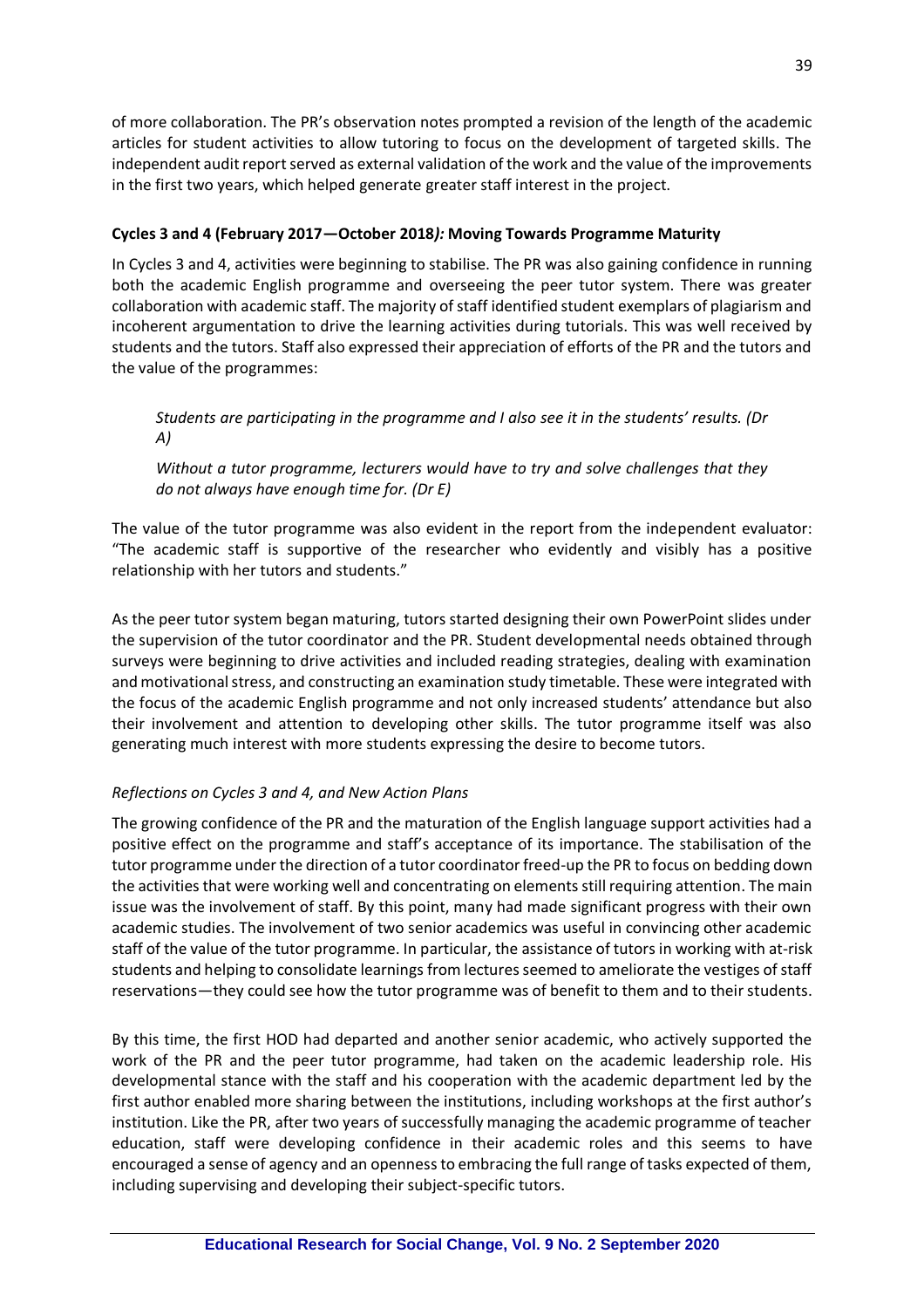## **A Retrospective Forward-Looking Stance**

EAR is understood to be aimed at improving learning, teaching, curriculum, and administration in educational settings (see Zuber-Skerrit, 2015). It is particularly appropriate for improving student learning in preservice teacher education settings (Altricher et al., 2000; Noffke & Somekh, 2009) where, in a process of shared discovery, participants operate in collaboration to build useable knowledge (Snow et al., 2005). In the case of this study, the team began with the intention that collaboration would be a starting point for any decision-making and implementation. However, when looking over the various cycles and studying the data in situ, we realised that in Cycles 1 and 2, the implementation activities associated with the student support programmes were largely driven by the second author with minimal input from other stakeholders. This was due to a number of factors best understood through the heuristic of CHAT.

In the activity system of higher education, competing tensions were evident in many nodes. At the beginning of the project, the academic teaching staff were very new to a higher education teaching environment, in some cases, having come to academia from jobs as district education officials and schoolteachers. The academic staff, although supportive of the programmes, were unfamiliar with their place in the academic community with its mediating artefacts, rules, and the division of labour. They simply did not understand how to operate as teacher educators working in collaboration with others to create support systems for students. Their primary focus was on coming to terms with their academic and administrative responsibilities. Also, none of them had any experience of universitylevel tutor programmes. It was thus a natural reaction to devolve this responsibility to the PR. The HOD too, was constrained by her lack of academic leadership experience. As a middle manager in a new academic entity, she had no real idea of how to create rules to guide engagement and a division of labour in the community she headed. She could thus not provide academic leadership for the project, or guide staff collaboration.

The research component of the project was even less collaborative. Despite numerous attempts by the second author to get buy-in from the HOD, and to get the staff involved in the project, this was met with little success. The HOD was inexperienced in educational research and a scholarship of teaching and learning and remained unconvinced of its value for academic staff. She did not thus enable access to staff for training or for their involvement. From an insider perspective, the staff, taking their lead from the HOD, largely ignored the programmes and the research, and attempts to involve academics did not yield much success at the beginning. It would seem that the HOD took on a role of knowledge gatekeeping (Politis, 2002) by stymieing the creation of conditions in which knowledge development within the department could be enabled. In the process, opportunities for staff to build academic trust and to share knowledge in a developmental process were lost (Castiglione, 2006). Once a new HOD was in place, who understood and supported the work of the PR and the tutors, there was more cooperation and endorsement of the tutor programme.

A second factor impacting the research was the demands of staff's own postgraduate studies. With the exception of two, all were engaged in either master's or doctoral studies and were reluctant to take on other research activities. In the language of CHAT, the object of their research activities was not the academic language support programme or tutor development—it was their individual research foci. Reflecting on this at the end of Cycles 1 and 2, we recognised that it was unfair to have asked for more involvement from staff—we, perhaps, did not clearly understand the full demands on academic staff. In addition, the researchers should have made a greater effort to help them to contribute without adding to their workloads or to emerging tensions. This was, however, not easy to achieve and it was only by Cycle 3 that there was evidence of some shifts in achieving more participation and collaboration.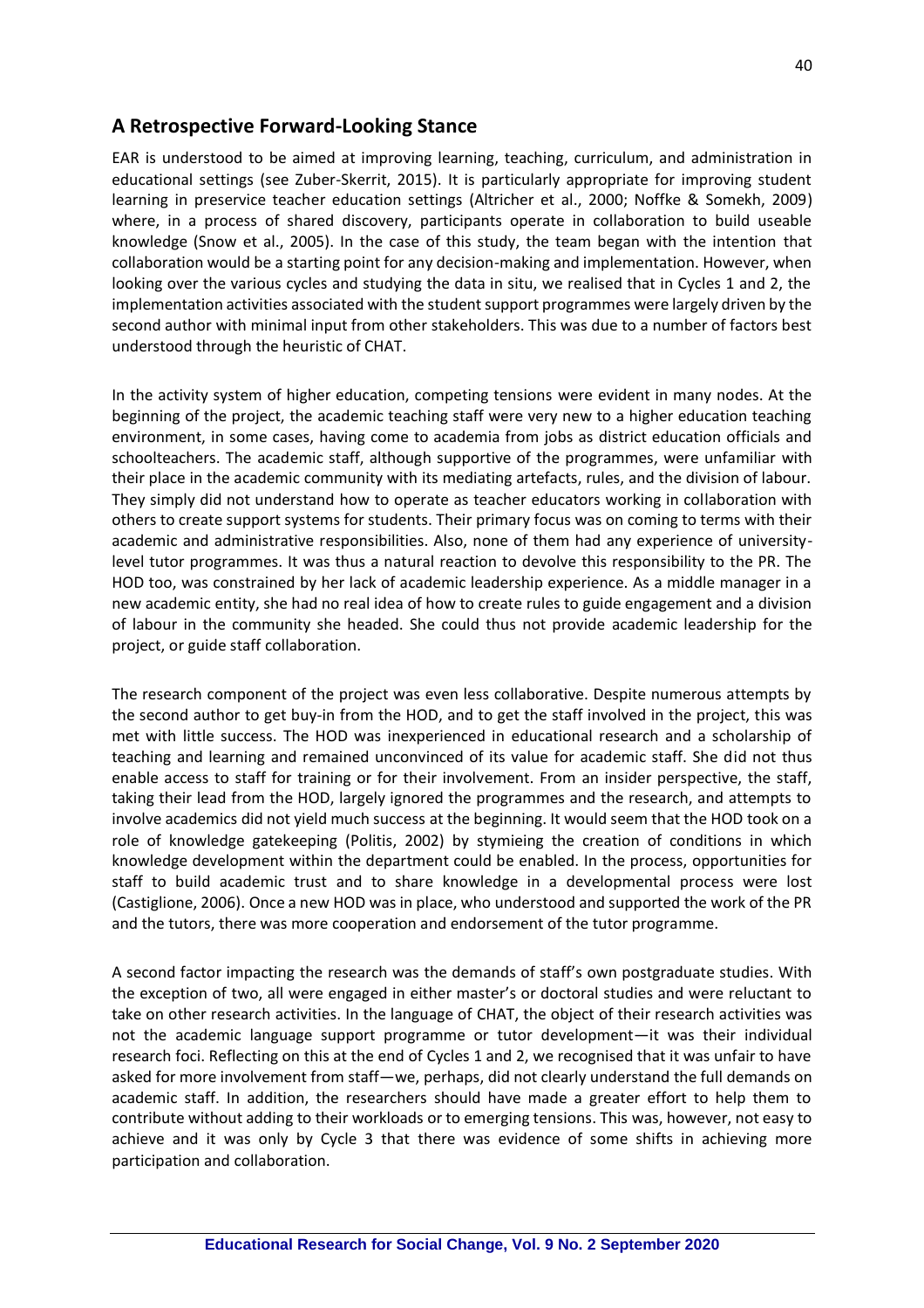These tensions were also evident in the peer tutor programme. Peer tutoring facilitates the development of supportive and helping relationships (Jawitz, 2009, p. 613) comprising a horizontal component (same-level tutoring) and a vertical component (from lecturers to tutors). A tutor system in an academic context can only succeed if academic lecturers support such a programme (Button et al., 1990, p. 119). Our analysis reveals that at the beginning, the lecturers seemingly bought into the idea of a tutor programme—they listened, participated in a question-and-answer session on the programme, then agreed that it was a good idea and pledged their support. While some held weekly information sessions with their tutors and offered some initial guidance, this was where their engagement largely stopped. There was little further development of their subject-specific guidance to tutors and almost no investment in helping to establish the tutor system. Once again, the confusion about the division of labour and rules in the community seemed to have tripped up efforts at collaboration, which can only be described as weak and fragmented. It is possible that tensions arose because the lecturers were unable to link how the object of the activity system would influence the modules they taught. They did not see the link between the development of skills in the academic support programme and their own modules. This is not uncommon in higher education (see, for example, Tessema, 2011). The input of the PR in Cycle 2—using mediating artefacts from different disciplinary modules as the basis of student and tutor activities—seems to have brought about more lecturer involvement. Following this with the use of student-specific writing texts, sourced via the academic staff as practical examples for activities on plagiarism and incoherent writing, eased the tensions in the activity system and generated more collaboration. By Cycles 3 and 4, the division of labour and the rules governing activities in an academic environment were crystallising and more staff began to get involved.

Perhaps the area of most significant growth was for the authors and in particular for the PR. As a newcomer to higher education, the PR's own unfamiliarity with the rules and division of labour in an academic community led to her neglecting student, tutor, and staff input to the content of the English academic proficiency (language) programme in the first two cycles. Her insecurity about her expertise and position in the new institution led to her searching for structure first, and then inviting feedback. She, like many other PRs, had read extensively on how to conduct an educational action research project with others but its implementation was more complex (Robinson et al., 2018). A consequence hereof was the unsuitability of the first set of texts she chose, which did not reflect the life worlds of the students. These early tensions between the students and their engagement with the mediating artefacts—the texts—(Mok, 2006) prompted reflexive praxis on the part of the PR. Once she addressed the tensions by using students' academic texts and examples of their own writing artefacts as resources in the support programme, it led to a change in students' attention and participation in the tutorial sessions. The other authors, although experienced at educational action research, and in a leadership role in supervising the project, were also to blame; they were not proactive enough in highlighting potential pitfalls to the PR. From Cycle 2, there was a sense of real collaboration and cooperation from the students. Despite these successes, the tutors themselves took up to the end of Cycle 3 to develop the kind of accountability that was expected. In a similar way as the academic staff, tutors too were initially unsure of their roles and responsibilities. Without any student experts or oldtimers (Lave & Wenger, 1998) in the community of practice (CoP) to show them the way, the rules of the activity system were unclear. In addition, given the PR's inexperience in managing such a programme, it is unsurprising that the collaboration of tutors and academic staff in the initial cycles was minimal. Cycles 3 and 4, viewed through the lens of CHAT, shows greater movement of all stakeholders towards a shared object. This was due to a number of factors. First, staff's growing understanding of the value of the tutor programme for strengthening students' academic proficiency was beginning to become evident in their course passes. The identification of at-risk students by tutors also allowed for targeted follow-up by lecturers. Third, the shared workshops at the first author's institution helped consolidate staff's learning to operate as teacher educators.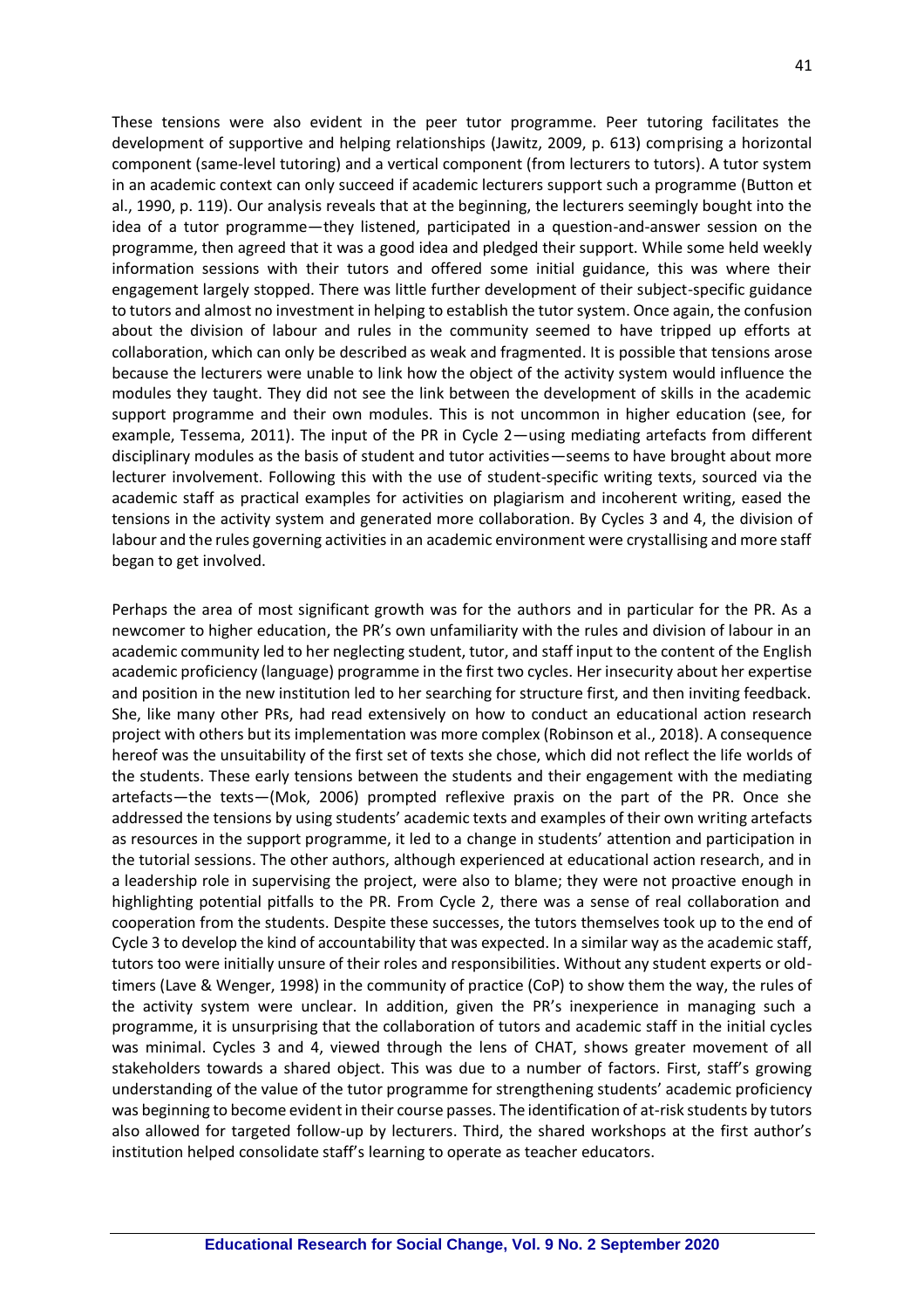These areas of growth were also evident in the area of research. As the literature (Rauch et al., 2014, p. vi) reminds us, action research is participatory, situation-based, about improvement, useful in actual problem solving, and expects participants to learn from the experience (Koshy, 2015). What this research and the theoretical lens of CHAT has shown the authors is that it takes time, and many mistakes, to overcome assumptions about a shared object, the legitimacy of mediating tools, how the division of labour should be organised, and what the most effective rules comprise in a higher education community. As McNiff (2002) pointed out, in action research, constant dialogue was required with others in the community in order to bring about new knowledge that contributes to the process of learning and development. In the context of this research, the cyclical nature of the EAR process enabled a reflection on specific issues in order to make "informed decisions," change, and improved "educational practice" (Koshy, 2015, p. 8).

## **Conclusion**

This EAR project at a newly established rural university aimed at a collaborative and participatory process of designing and implementing a peer tutoring system for developing and supporting students' academic English. With data generated over a four-year period, the findings reveal how tensions in one cycle gave rise to reflection and new action in subsequent ones. While we aimed at working collaboratively with multiple role players in order to develop student support programmes, competing tensions between various nodes of the activity system initially delayed the process of shared learning and knowledge production. However, the tensions also promoted growth and development, particularly for the practitioner researcher who learned how to leverage a shared object in the activity system to encourage more collaboration. In turn, this led to a lessening of areas of tension and greater dialogue which EAR scholars remind us is needed to bring about lasting change and improved educational practices. There is great value in this type of collaborative work. However, we would recommend that researchers learn from our mistakes and spend additional time exploring participants' understandings of their role, place, and needs in such projects *before* moving to action. In complex academic environments, time spent on negotiating rules and division of labour in a community is well spent in order to minimise the kinds of tensions that arose in this project.

## **References**

- Altricher, H., Posch, P., & Somekh, B. (2000). *Teachers investigate their work: An introduction to the methods of action research (4th ed.)*. Routledge.
- Archer, A. (2010). Challenges and potentials for writing centres in South African tertiary institutions. *South African Journal of Higher Education, 24*(4), 495–510.
- Baum, F., MacDougall, C., & Smith, D. (2006). Participatory action research. *Journal of Epidemiology*

*and Community Health, 60*(10), 854–857.

- Bettinger, E. P., Boatman, A., & Long, B. T. (2013). Student supports: Developmental education and other academic programs. *The Future of Children, 23*(1), 93–115.
- Briguglio, C., & Watson, S. (2014). Embedding English language across the curriculum in higher education: A continuum of development support. *Australian Journal of Language and Literacy, 37*(1), 67–74.
- Brussow, S. M., & Wilkinson, A. C. (2010). Engaged learning: A pathway to better teaching. *South African Journal of Higher Education, 24*(3), 374–391.
- Button, B. L., Sims, R., & White, L. (1990). Experience of proctoring over three years at Nottingham Polytechnic. In S. Goodlad & B. Hirst (Eds.), *Explorations in peer tutoring* (pp. 110–119). Blackwell.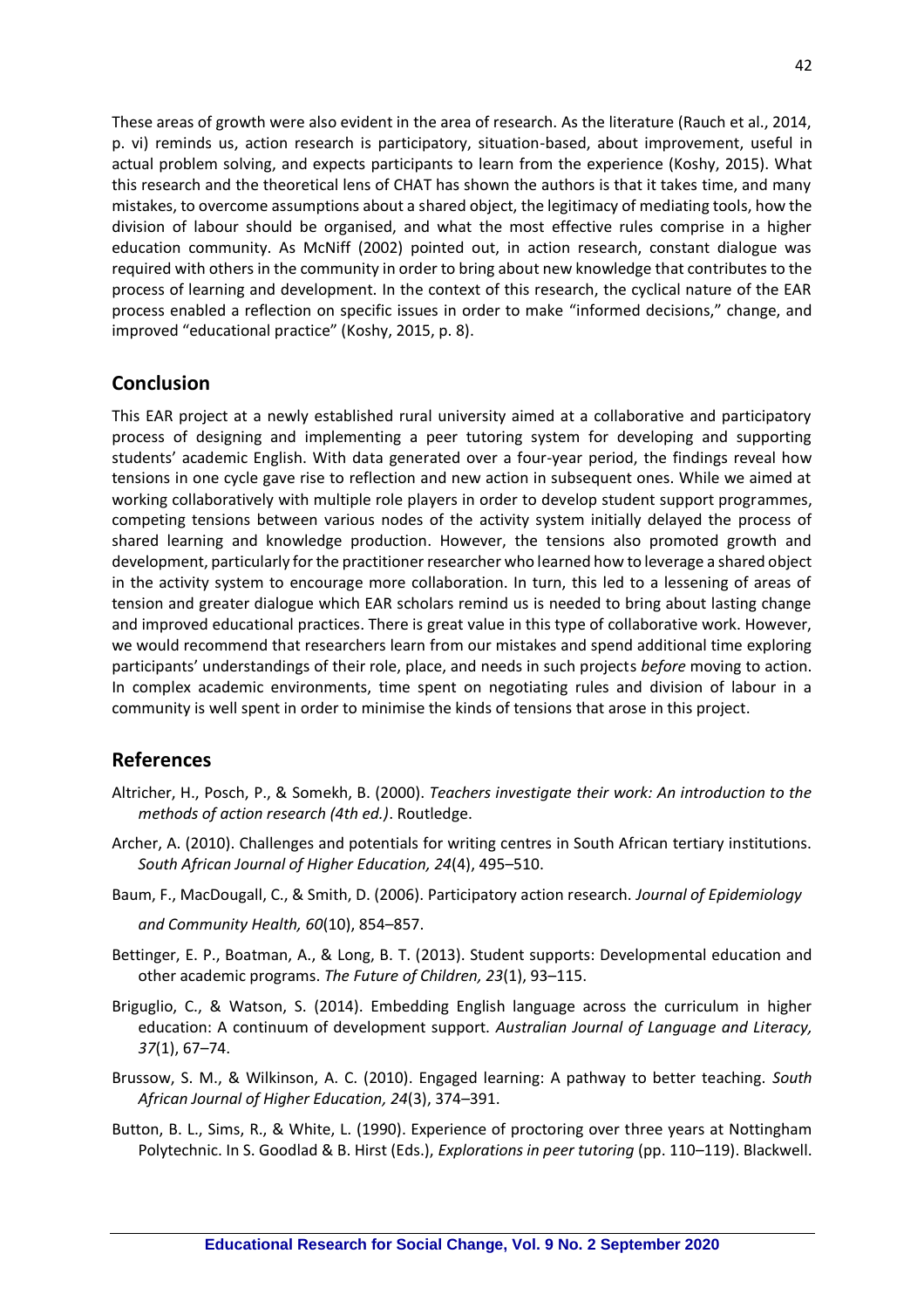- Castiglione, J. (2006). Organizational learning and transformational leadership in the library environment. *Library Management, 27*(4/5), 289–299.
- Cenoz, J. (2015). Content-based instruction and content and language integrated learning: The same or different? *Language, Culture and Curriculum, 28*(1), 8–24.
- Charmaz, K. (2011). *Grounded theory methods in social justice research*. SAGE.
- Cloete, N. (2016). For sustainable funding and fees, the undergraduate system in South Africa must be restructured. *South African Journal of Science, 112*(3/4), 1–5.
- Cochran-Smith, M., & Donnell, K. (2006). Practitioner inquiry: Blurring the boundaries of research and practice. In J. Green, G. Camilli, & P. B. Elmore (Eds.), *Handbook of complementary methods in education research* (pp. 503–518). Lawrence Erlbaum.
- Council on Higher Education. (2013). *A proposal for undergraduate curriculum reform in South Africa: The case for a flexible curriculum structure.*  [https://www.ru.ac.za/media/rhodesuniversity/content/equityampinstitutionalculture/document](https://www.ru.ac.za/media/rhodesuniversity/content/equityampinstitutionalculture/documents/A_proposal_for_undergraduate.pdf) s/A proposal for undergraduate.pdf
- Crandall, J. (2012). Content-based instruction and content and language integrated learning. In A. Burns & J. C. Richards (Eds.), *The Cambridge guide to pedagogy and practice in second language teaching* (pp. 149–160). Cambridge University Press.
- Cranton, P. (1996). Types of group learning. *New Directions for Adult and Continuing Education, 71*, 25–32.
- Darling-Hammond, L., Hammerness, K., Grossman, P., Rust, F., & Shulman, L. (2005). The design of teacher education programs. In L. Darling-Hammond & J. Bransford (Eds.), *Preparing teachers for a changing world: What teachers should learn and be able to do* (pp. 390–441). Jossey-Bass.
- Darwin, S., & Barahona, M. (2018). Can an outsider become an insider? Analysing the effect of action research in initial EFL teacher education programs. *Educational Action Research, 27*(5), 709–725.
- Elder, L., & Paul, R. (2004). *The miniature guide critical thinking: Concepts and tools*. Foundation for Critical Thinking.
- Engeström, Y. (1987). *Learning by expanding: An activity-theoretical approach to developmental research*. <http://lchc.ucsd.edu/MCA/Paper/Engestrom/expanding/toc.htm>
- Engeström, Y. (2001). Expansive learning at work: Toward an activity theoretical reconceptualization. *Journal of Education and Work, 14*(1), 133–156.
- Fouché, I. (2015). Towards impact measurement: An overview of approaches for assessing the impact of academic literacy abilities. *Stellenbosch Papers in Linguistics, 44*(1), 19–35.
- Garfield, L. Y., & Levi, K. K. (2004). Finding success in the "cauldron of competition": The effectiveness of academic support programs. *Brigham Young University Education & Law Journal, 1,* Article 2.
- Greenwood, D. J., Whyte, W. F., & Harkavy, I. (1993). Participatory action research as a process and as a goal. *Human Relations*, *46*(2), 175–192.
- Grosser, M. M., & Nel, M. (2013). The relationship between the critical thinking skills and the academic language proficiency of prospective teachers. *South African Journal of Education, 33*(2), 1 – 17.
- Halpern, D. F. (2007). The nature and nurture of critical thinking. In R. Sternberg, H. L. Roediger III, & D. F. Halpern (Eds.), *Critical thinking in psychology* (pp. 1–14). Cambridge University Press.
- Hardman, J. (2008). Research pedagogy: An activity theory approach. *Journal of Education, 45*(1), 65– 95.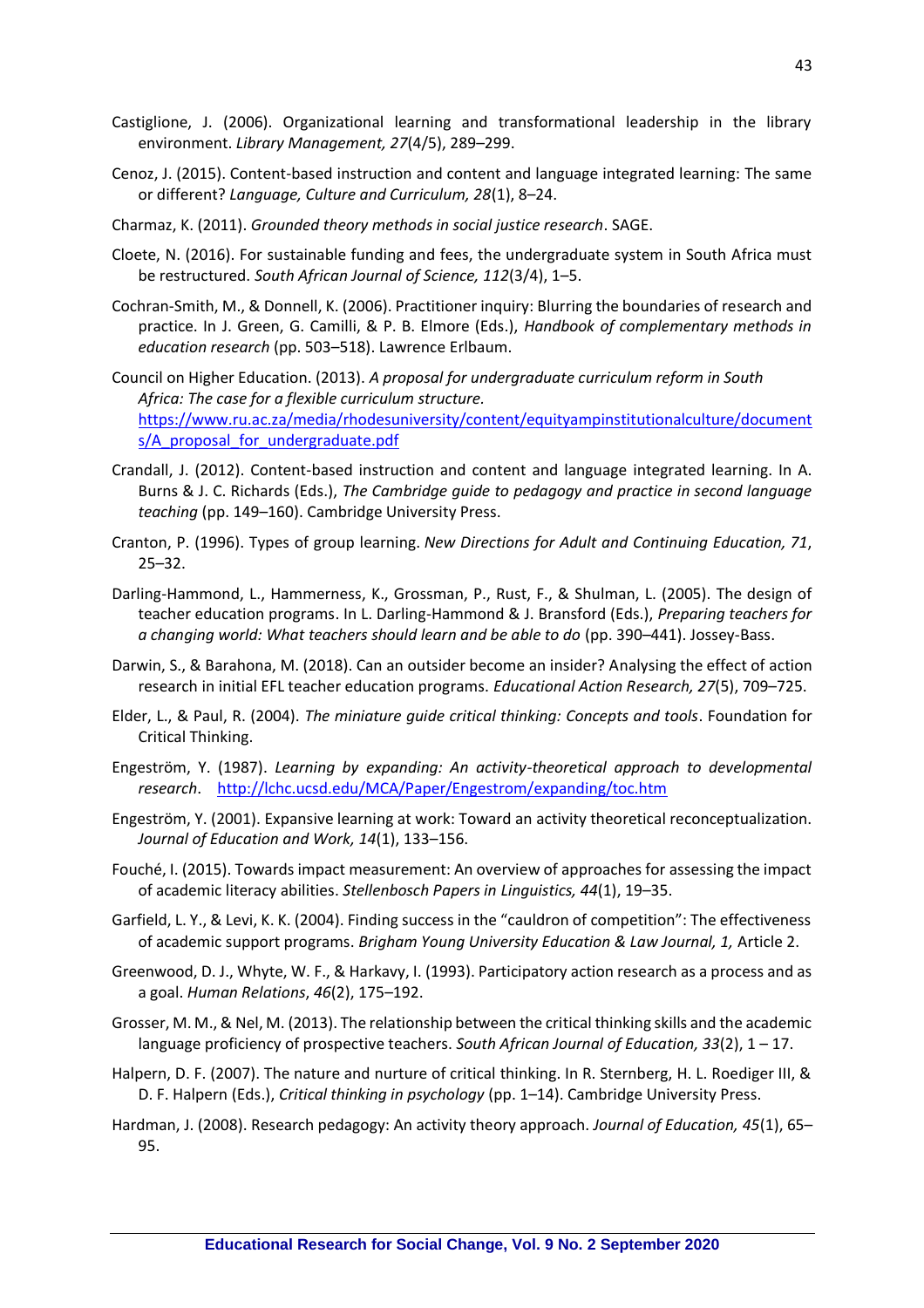- Hay, H. R., & Sebolai, K. W. (2007). *Compulsory academic language proficiency testing and development at the Central University of Technology: Proposal for Funding*. Report to CUT Senate.
- Henning, E., & de Beer, J. (2011). Retreating to a Vygotskian stage where pre-service teachers play out social "dramatical collisions." *Acta Academica*, *43*(4), 203–228.

Henning, E., Gravett, S., & van Rensburg, W. (2005). *Finding your way in academic writing*. van Schaik.

Herr, K., & Anderson, G. L. (2005). Designing the plane while flying it: Proposing and doing the dissertation. In K. Herr & G. L. Anderson (Eds.), *The action research dissertation: A guide for students and faculty* (pp. 1–14). SAGE.

Higher Education South Africa. (2009). *National benchmark tests project as a national service* 

*to higher education: Summary report*. HESA.

http://www.docstoc.com/docs/72693951/Draft-HESA-Summary-Report-June-09-\_2\_

- Hoadley, U. (2012). What do we know about teaching and learning in South African primary schools? *Education as Change*, *16*(2), 187–202.
- Huff, I., & Sebolai, K. (2015). Academic literacy curriculum renewal at a South African university: A case study. *Journal for Language Teaching, 49*(1), 333–351.
- Jawitz, J. (2009). Studies in higher education learning in the academic workplace: The harmonisation of the collective and the individual habitus. *Studies in Higher Education, 34*(6), 601–614.
- Kane, S. (2008, September 9–10). *Reading and writing in the first year: Essential skills for success*. [Paper presentation]. 1st Southern African Conference on the First-Year Experience, Stellenbosch University, Stellenbosch, South Africa.
- Koshy, V. (2015). *Action research for improving educational practice: A step-by-step guide* (2nd ed.). SAGE.
- Lave, J., & Wenger, E. (1998). *Communities of practice: Learning, meaning and identity*. Cambridge University Press.
- Leibowitz, B., Goodman, K., Hannon, P., & Parkerson, A. (1997). The role of a writing centre in increasing access to academic discourse in a multilingual university. *Teaching in Higher Education*, *2*(1), 5–19.
- Loughran, J., & Russell, T. (2002). *Improving teacher education practices through self-study*. RoutledgeFalmer.
- Makura, A., Skead, M., & Nhundu, K. (2011). Academic development practices at Fort Hare University: An epitome of university access. *Research in Higher Education Journal*, *12*, 1–16.
- McGarvey, C. (2007). *Participatory action research. Action research involving "all the players" in evaluation and change*.<https://grantcraft.org/content/guides/participatory-action-research/>
- McKay, T. M. (2016). Academic success, language, and the four-year degree: A case study of a 2007 cohort. *South African Journal of Higher Education*, *30*(4), 190–209.
- McNiff, J. (2002). *Action research for professional development: Concise advice for new action researchers*.<http://www.jeanmcniff.com/booklet1.html>
- Mok, K. (2006). *Education reform and education policy in East Asia*. Routledge.
- Morrow, W. (1992). Epistemological access in university. *Academic Development, 1*(1), 3–5.
- Nel, C., & Nel, C. (2008, September 9–10). *Access with success: A 3-tier model for supporting readingto-learn* [Paper presentation]. 1st Southern African Conference on the First-Year Experience, Stellenbosch University, Stellenbosch, South Africa.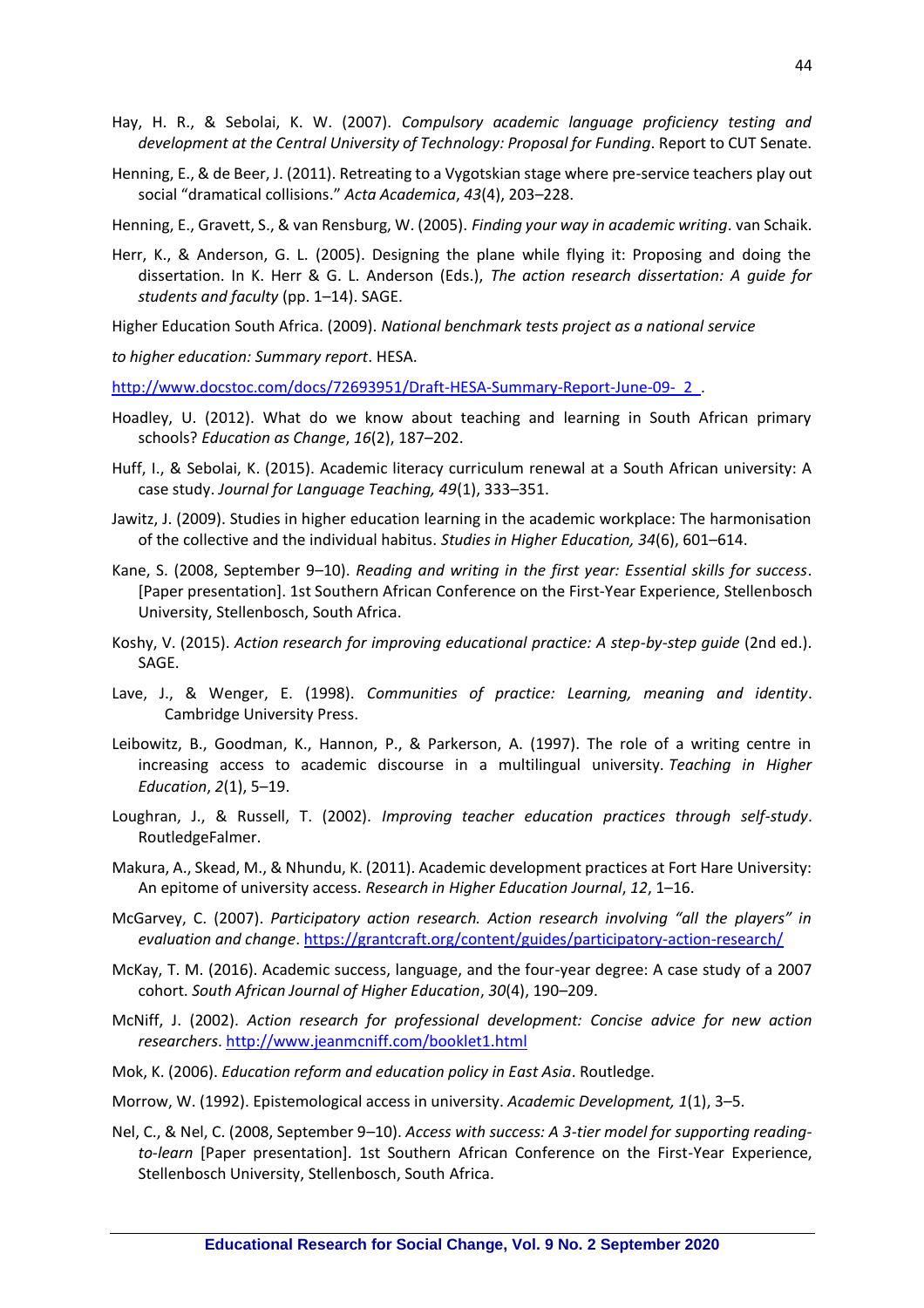- Nel, N. (2011). Second-language difficulties in a South African context. In E. Landsberg, D. Kruger, & F. Swart (Eds.), *Addressing barriers to learning: A South African perspective* (Chapter 10). van Schaik.
- Nel, N., Nel, M., & A. Hugo, A. (Eds*.*). (2012). *Learner support in a diverse classroom: A guide for foundation, intermediate and senior phase teachers of language and mathematics faculty*. van Schaik.
- Noffke, S., & Somekh, B. (Eds.) (2009). *Handbook of educational action research*. SAGE.
- Petersen, N. (2014). The voices of teacher students in the struggle for academic access: How they reflect on their writing. *Education as Change, 18*(1), 91–102.
- Pienaar, G. E. (2001). Teaching critical thinking skills in the language classroom. *Journal for Language Teaching, 35*(2/3), 125–137.
- Politis, J. D. (2002). Transformational and transactional leadership enabling (disabling), knowledge acquisition of self-managed teams: The consequences for performance. *Leadership & Organization Development Journal, 23*(4), 186–197.
- Prior, J. (2017). Integrating extra credit exercises into a university English-Language course: How action research provided a framework to identify a practical problem. *Educational Action Research, 26*(5), 770–786.
- Rauch, F., Schuster, A., Stern, T., Pribila, M., & Townsend, A. (Eds.). (2014). *Promoting change*
- *through action research.* Sense Publishers.
- Robinson, F., Irvine, E. P., Youngs, H., & Cady, P. (2018). Struggling to achieve desired results from your AR projects? Insights from the evaluative study of action research may help. *Educational Action Research, 27*(5), 778–797.
- Schleppegrell, M. J. (2009). *Language in academic subject areas and classroom instruction: What is academic language and how can we teach it*? [https://www.mydigitalchalkboard.org/cognoti/content/file/resources/documents/98/98c3e7f4/](https://www.mydigitalchalkboard.org/cognoti/content/file/resources/documents/98/98c3e7f4/98c3e7f49b44eaa5ee60b45939df619b4593afc7/Schleppegrell.pdf) [98c3e7f49b44eaa5ee60b45939df619b4593afc7/Schleppegrell.pdf](https://www.mydigitalchalkboard.org/cognoti/content/file/resources/documents/98/98c3e7f4/98c3e7f49b44eaa5ee60b45939df619b4593afc7/Schleppegrell.pdf)
- Schoer, V., Cliff, A., & Fleisch, B. (2015). When signals are lost in aggregation: A comparison of language marks and competencies of first-year university students. *South African Journal of Higher Education*, *29*(5), 156–178.
- Schollar, E. (2016). *Evaluation of the University of Johannesburg School Development Practitioner Programme and the Academic Support Programme at the Siyabuswa Campus of the University of Mpumalanga: First report, final draft*. The ELMA Foundation and USAID.
- Scholtz, D. (2016). Improving writing practices of students' academic literacy development. *Journal for Language Teaching, 50*(2), 37–55.
- Sebolai, K. W., & Dzansi, D. Y**.** (2015). [Measuring the impact of an academic literacy programme at a](http://krepublishers.com/02-Journals/IJES/IJES-10-0-000-15-Web/IJES-10-2-000-15-Abst-PDF/IJES-10-2-000-15-Abst-PDF/IJES-10-2-248-15-588-Dzansi-D-Y/IJES-10-2-248-15-588-Dzansi-D-Y-Tx%5b8%5d.pdf)  [South African university of technology](http://krepublishers.com/02-Journals/IJES/IJES-10-0-000-15-Web/IJES-10-2-000-15-Abst-PDF/IJES-10-2-000-15-Abst-PDF/IJES-10-2-248-15-588-Dzansi-D-Y/IJES-10-2-248-15-588-Dzansi-D-Y-Tx%5b8%5d.pdf)*. International Journal of Educational Sciences, 10*(2), 248– 255.
- Seligmann, J. (2008). *Integrating language and subject content in higher education: a pedagogy for course design* (Unpublished doctoral thesis). University of Johannesburg.
- Seligmann, J. (2013). *Academic literacy for education students*. Oxford University Press.
- Snow, C. E., Griffin, P., & Burns, M. S. (2005). *Knowledge to support the teaching of reading: Preparing teachers for changing world*. Jossey-Bass.